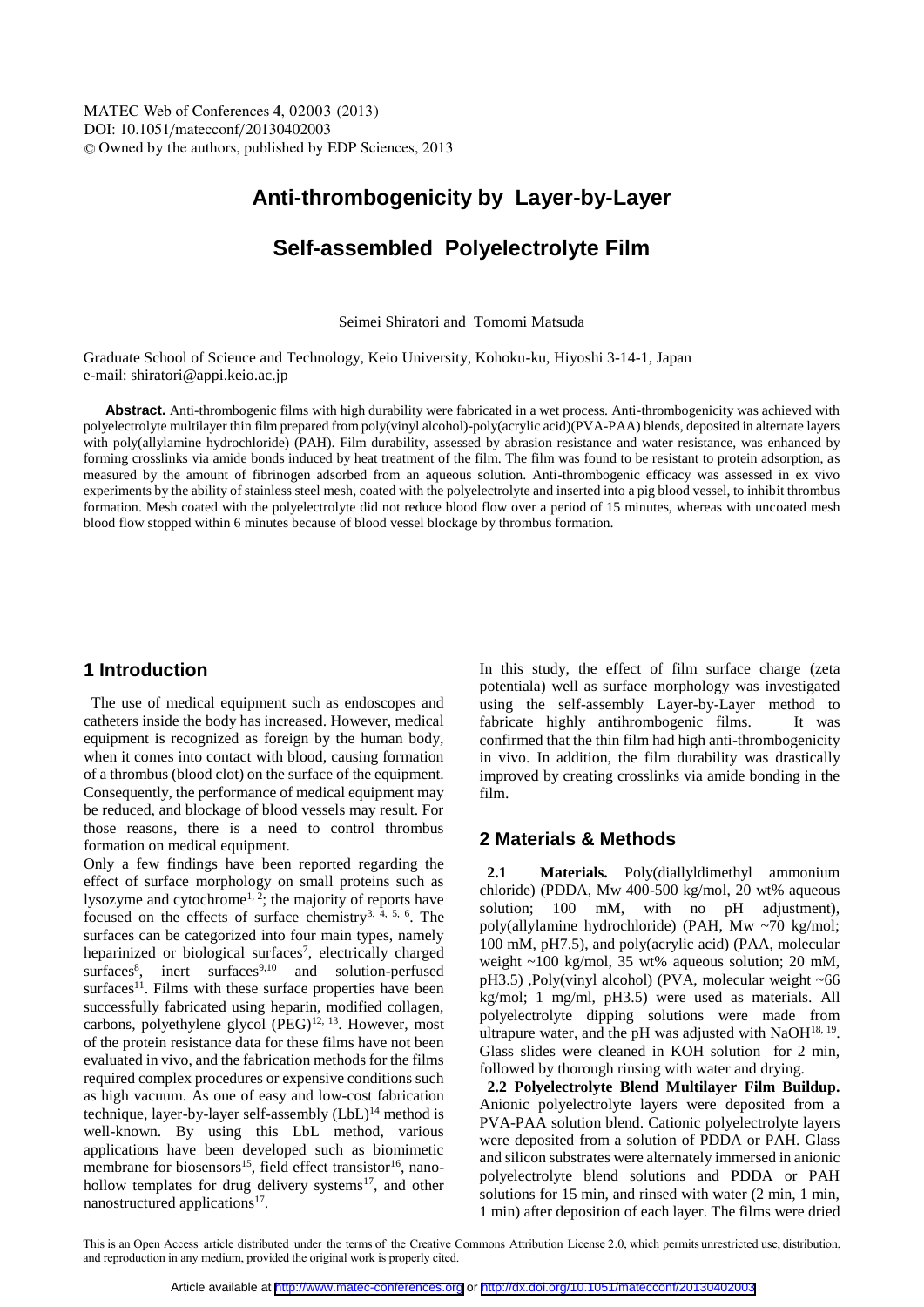after multilayer assembly in a gentle stream of nitrogen. The multilayer films are represented as (PDDA or  $PAH/(PVA+PAA)$ <sub>n</sub>, where 'n' is the number of bilayers and 'PVA+PAA' refers to the solution blend of PVA-PAA. Crosslinking was carried out by inducing ester bonding in PDDA/(PVA+PAA) film and amide bonding in PAH/(PVA+PAA) film, by heating.

#### **2.3 Durability testing.**

Abrasion tests were carried out using an abrasion machine in cloth-on-plate contact configuration, with a 100 g/cm<sup>2</sup> load. A piece of the cloth was moved across the sample at 500 mm/min over a distance of 30 mm by 100 round trips. Water resistance tests were carried out by immersion of samples in water for 180 min, then the films were dried. The morphologies of the films before and after abrasion testing were observed using FE-SEM .

**2.4 Protein adsorption.** Protein adsorption on polyelectrolyte blend films was examined via FT-IR. Silicon wafers coated with the polyelectrolyte blend films were immersed for 20 min in phosphate buffered saline (PBS) containing 0.5 mg/ml fibrinogen, followed by rinsing with PBS  $(1 \text{ min})$  and  $N_2$  drying<sup>20, 21, 22, 23</sup>. Fibrinogen was identified by the amide C-N-H vibrational bands of amide groups (CO-NH). Fibrinogen is a protein produced by the liver. This protein stop bleeding by helping blood clots to form.

**2.5 Anti-thrombogenicity.** Evaluation of antithrombogenicity was carried out on animals. Stainless steel meshes coated with polyelectrolyte were inserted into a pig's blood vessel. The change of blood flow volume was measured for 15 min. Blood flow stops because of formation of a thrombus when there is no antithrombogenicity, whereas a thrombus is not formed and blood flow is maintained when there is an antithrombogenic effect.

## **3 Results and Discussions**

#### **3.1. Surface zeta potential of film surfaces**

 Fig.1 shows the zeta potentials of various film surfaces before and after contact with fibrinogen.



Fig.1. Surface zeta potentials of various films before and after exposure to fibrinogen.

Before contact with fibrinogen, films with anionic outermost surfaces (PVA+PAA, PSS, slide glass) were observed to have a negative surface charge, while the cationic PDDA surface was observed to have a positive charge. The only film with little change before and after exposure to fibrinogen was the film with an outermost surface layer of anionic PVA+PAA. As presumed, anionic surfaces (PVA+PAA, PSS, slide glass substrate) exhibited

an initial negative zeta potential, while the cationic PDDA film surface was positively charged (Fig.1). After exposure to fibrinogen for 180 min, the cationic PDDA film resulted in adsorbing more fibrinogen than the negatively charged surfaces. This is most likely due to the attractive forces between the positively charged PDDA surface and the negatively charged fibrinogen. Also, the results from the zeta potential measurements showed that the PVA+PAA film surface showed the highest resistance to fibrinogen adsorption. This observation suggested other factors to be affecting the fibrinogen adsorption.

### **3.2. Transparency of film surfaces**

 Fig.2 shows the transmittance of various film surfaces after contact with fibrinogen for 180 min.



#### Wavelength (nm)

Fig.2. Transmittance of various films after 180 min exposure to fibrinogen.

The mixed solution of anionic PVA and PAA showed the highest transparency, while the film with an outermost surface layer of cationic PDDA resulted in having the lowest transparency.

The average transmittance decrease for each film was about 1% for the mixed solution of PVA and PAA, 5% for the PSS and glass substrate control, and 8% for the PDDA film within the wavelength range of visible light. For each experiment the error was less than 1%.

 The amount of fibrinogen adsorbed onto the surface of each film was compared with the change in transmittance. Fig.2 shows that the film with an outermost surface layer of PVA+PAA resulted in adsorbing the least amount of fibrinogen, while the positively charged PDDA film surface adsorbed the largest amount of fibrinogen. Both of the PSS and slide glass sbstrate adsorbed fibrinogen. This supports the conclusion that the difference in zeta potential change shown in Fig.1 corresponds with the amount of fibrinogen adsorbed onto the films. In these experiments, it was found that the best film to avoid the adsoption of fibrinogen was PVA+PAA.

 Threfore, we utilize the PVA +PAA composite layer as theanionic layer of layer-by layer deposition. Since we have found that the PVA +PAA composite anionic solution and PAH cationic solution is good combination for the layer-by-layer deposition, we decide to fabricate PAH/(PVA+PAA) films. Numer of the deposion cycle was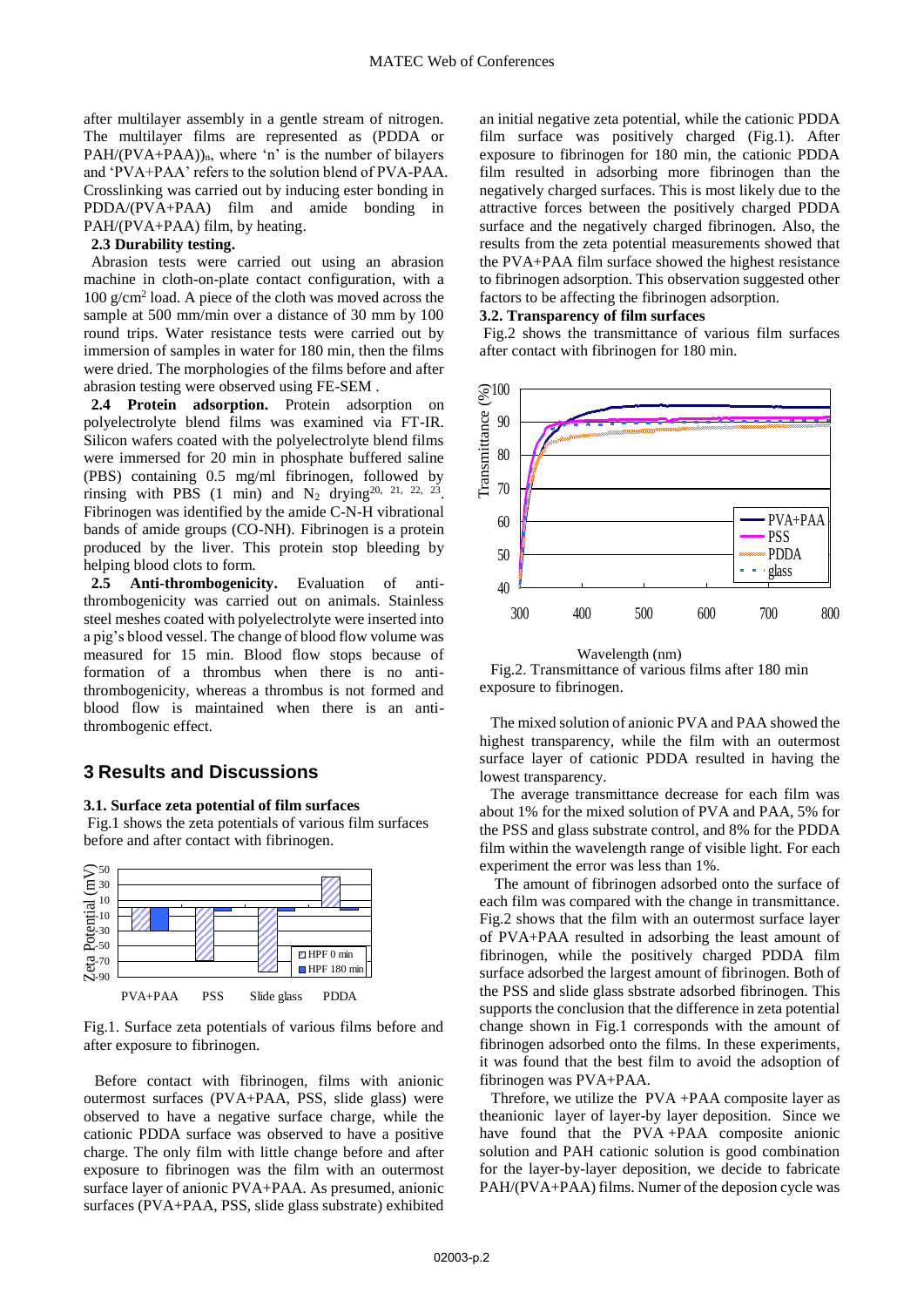10 in this experiment and we describe as  $(PAH/(PVA+PAA))_{10}$ 

#### **3.3. Abrasion test of self-assembled structure**

Fig. 3 displays polyelectrolyte multilayer morphologies as imaged by FE-SEM. The surface structures of noncrosslinked PAH/(PVA+PAA) films were removed in the abrasion test, while the structures of crosslinked PAH/(PVA+PAA) films were maintained.

For the abrasion resistance of PAH/(PVA+PAA) film was improved considerably by heat treatment induced amide bonding.



**Fig. 3.** SEM surface topography images  $(\times 25000)$  of polyelectrolyte films after abrasion. (a) non-crosslinked, and (b) crosslinked  $(PAH/(PVA+PAA))_{10}$  films.

### **3.4. Water resistance.**

Fig. 4 displays polyelectrolyte multilayer film morphologies, after immersion of the films in water, as imaged by FE-SEM. The surface structure of noncrosslinked PAH/(PVA+PAA) disappeared on rinsing, whereas the structure of crosslinked PAH/(PVA+PAA) films remained after contact with water.

The longer that non-crosslinked PAH/(PVA+PAA) films were in contact with water, the greater the extent to which the surface structure disappeared: the structure began to collapse in 30 min and disappeared after 180 min. For the PAH/(PVA+PAA) films that had been crosslinked, the surface structure remained after 180 min immersion in water. The improvement of water resistance of PAH/(PVA+PAA) films is attributed to heat treatment induced ester bonding and amide bonding, respectively. For PAH/(PVA+PAA)films, PVA intertwines with PAA, thus the PVA is not easily dissolved in water. A proportion of the hydrophilic groups were lost because the amide bonds were formed (Fig.  $5)^{24}$ , and the water resistance improved.



**Fig. 4.** SEM surface topography images ( $\times$ 25000) of polyelectrolyte films after immersion in water. (a) non-crosslinked, and

(b) crosslinked(PAH/(PVA+PAA)) $_{10}$  films.

#### **3.5. Biocompatibility of the films**

Fig.5 shows FT-IR spectrum of fibrinogen solution. Fibrinogen was identified by the amide 1 and 2 bands of

amide groups. If fibrinogen adsorbs on the surface, then the amide 1 and 2 bands appear. Fig.6 shows FT-IR spectra of the hierarchical structure film before and after being in contact with fibrinogen solution. The FT-IR data clearly demonstrate that fibrinogen was not adsorbed on the hierarchical structure film.



**Fig.5** FT-IR spectrum of fibrinogen solution.



**Fig.6** FT-IR spectra of the new film before and after being in contact with fibrinogen solution.

**3.6. Anti-thrombogenicity.** Fig. 7 shows the time course of the blood flow volume in the blood vessel with polyelectrolyte multilayer-coated stainless steel mesh inserted. Schematic images of thrombus formation in an animal blood vessel is shown in Fig.8 to clarofy the results shown in Fig.7. If the stainless steel mesh is not biocompatible, a thrombus is formed on the surface, and the blood flow volume gradually decreases. However, if the coated mesh is biocompatible, a thrombus is not formed on the surface and the blood flow is maintained. In the case of the "Control" (an uncoated stainless steel mesh) the blood flow volume decreased rapidly because of thrombus formation. For the mesh coated with noncrosslinked PDDA/(PVA+PAA) the blood flow volume was maintained for at least 15 min. However, the crosslinked PDDA/(PVA+PAA) coating caused the blood flow volume to cease after 11 min. With mesh coated with either crosslinked or non-crosslinked PAH/(PVA+PAA) blood flow volume was maintained for 15 min.